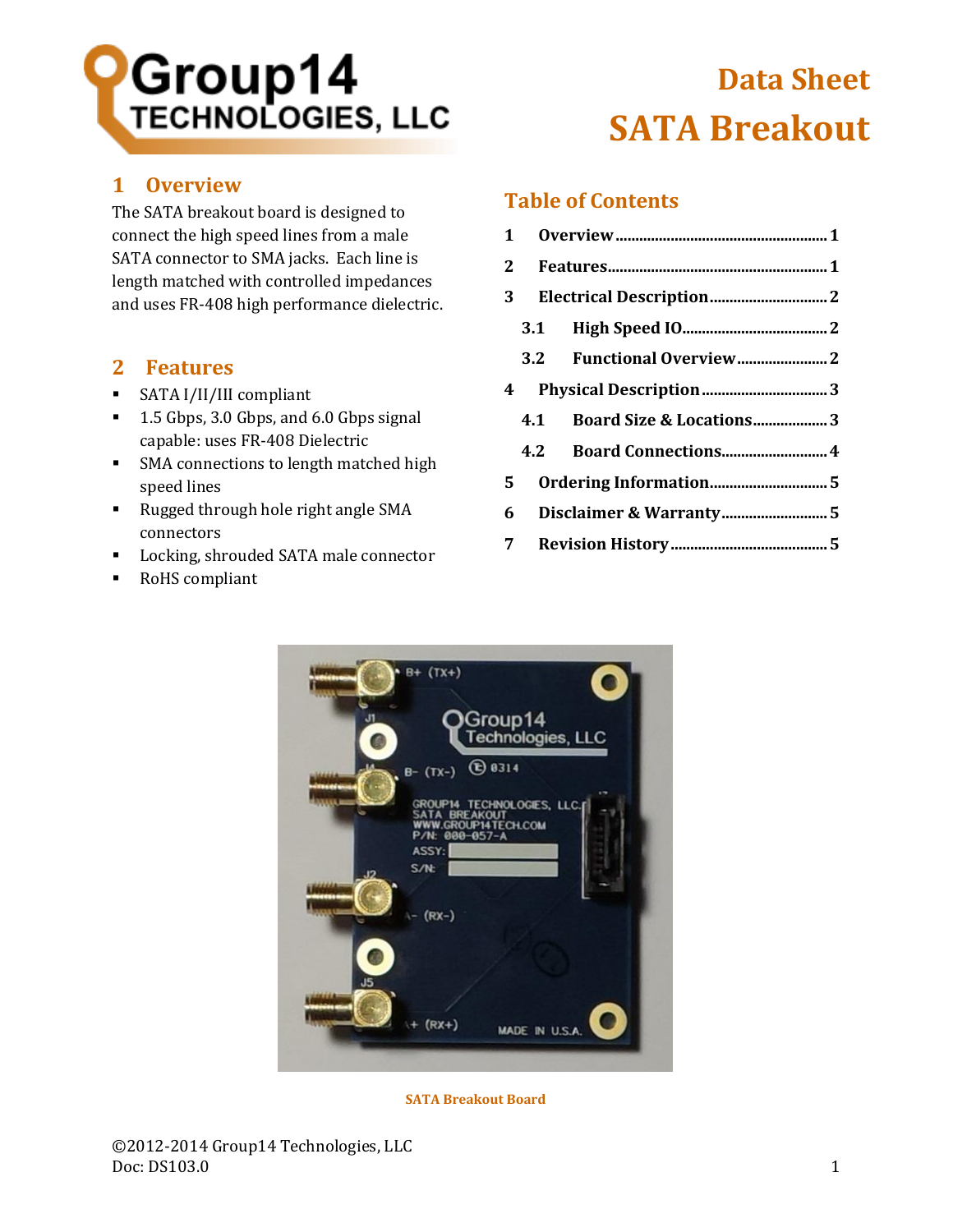

# <span id="page-1-0"></span>**3 Electrical Description**

#### <span id="page-1-1"></span>**3.1 High Speed IO**

The SATA high speed IO (A+/- and B+/-) are 50 Ohm single ended lines. The high speed dielectric used (Isola FR-408) ensures data rate compatibility for data rates greater than 6.0 Gbps (SATA I/II/III). Off board connections are 50 ohm SMA.

Each IO line is length matched to 1.995" +/-0.005" and the attenuation is calculated to be .49 dB at 3.0 GHz (6 Gbps SATA III). Both the SATA and SMA connectors will add approximately .5 dB of loss, bringing the loss introduced by the SATA2SMA board to 1.5 dB.

#### <span id="page-1-2"></span>**3.2 Functional Overview**

A block diagram of the electrical functions of the SATA Breakout is given i[n Figure 1.](#page-1-3) Connectors and are described in section [4.](#page-2-0)

<span id="page-1-3"></span>

**Figure 1 - SATA Breakout Block Diagram**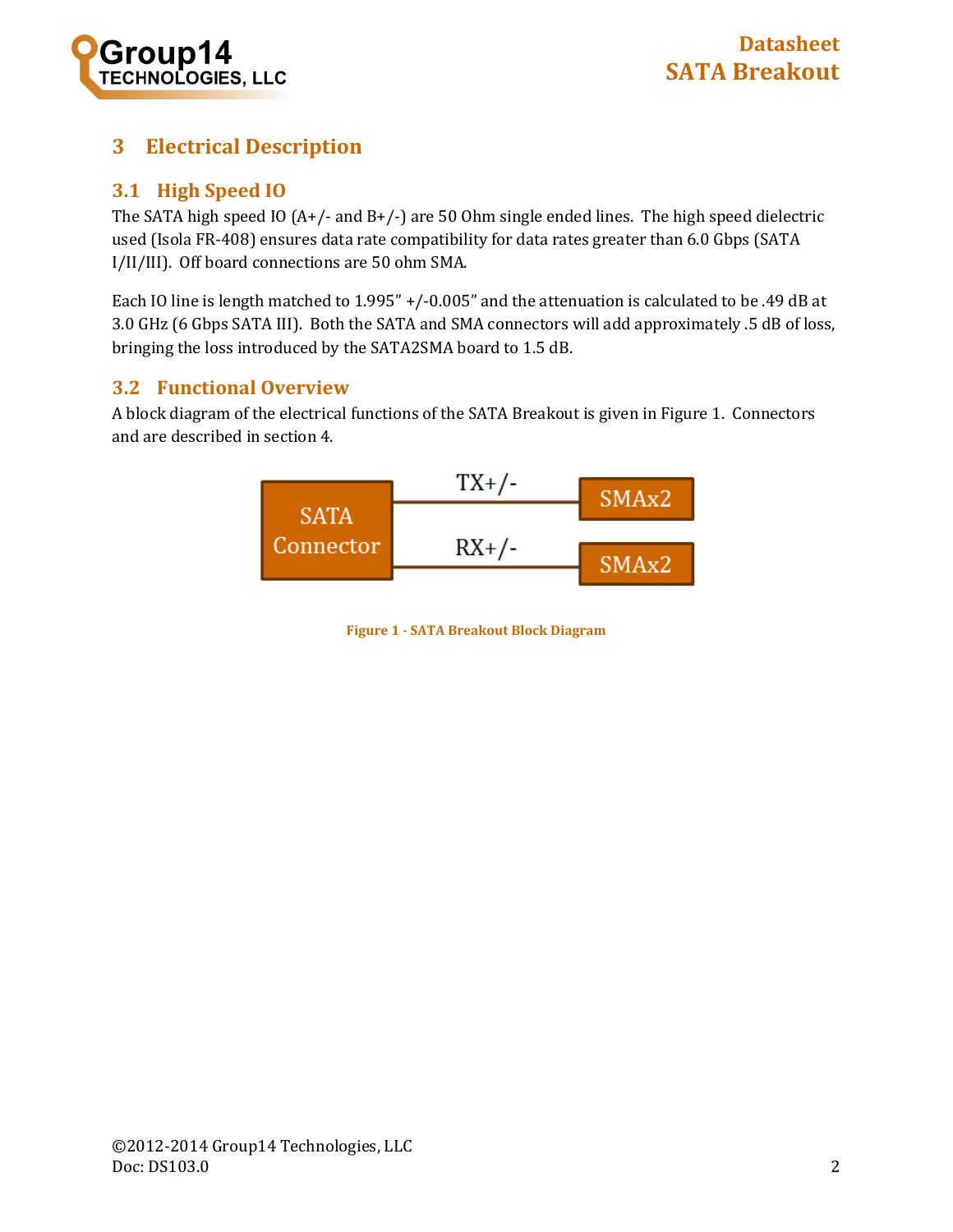

# <span id="page-2-0"></span>**4 Physical Description**

#### <span id="page-2-1"></span>**4.1 Board Size & Locations**

The SATA Breakout board is a .063" thick PCB measuring 1.910"x2.650". It has four .120" mounting holes with dimensions as shown in [Figure 2](#page-2-2) and [Figure 3.](#page-2-3) Rubber feet come applied below mounting holes on rear of board by default, however they may be removed with minor pressure if another mounting style is more convenient.



**Figure 2 – SATA Breakout Physical Dimensions (Dimensions are in Inches)**

<span id="page-2-2"></span>

<span id="page-2-3"></span>**Figure 3 - SATA Breakout SMA Connector Locations (Dimensions are in Inches)**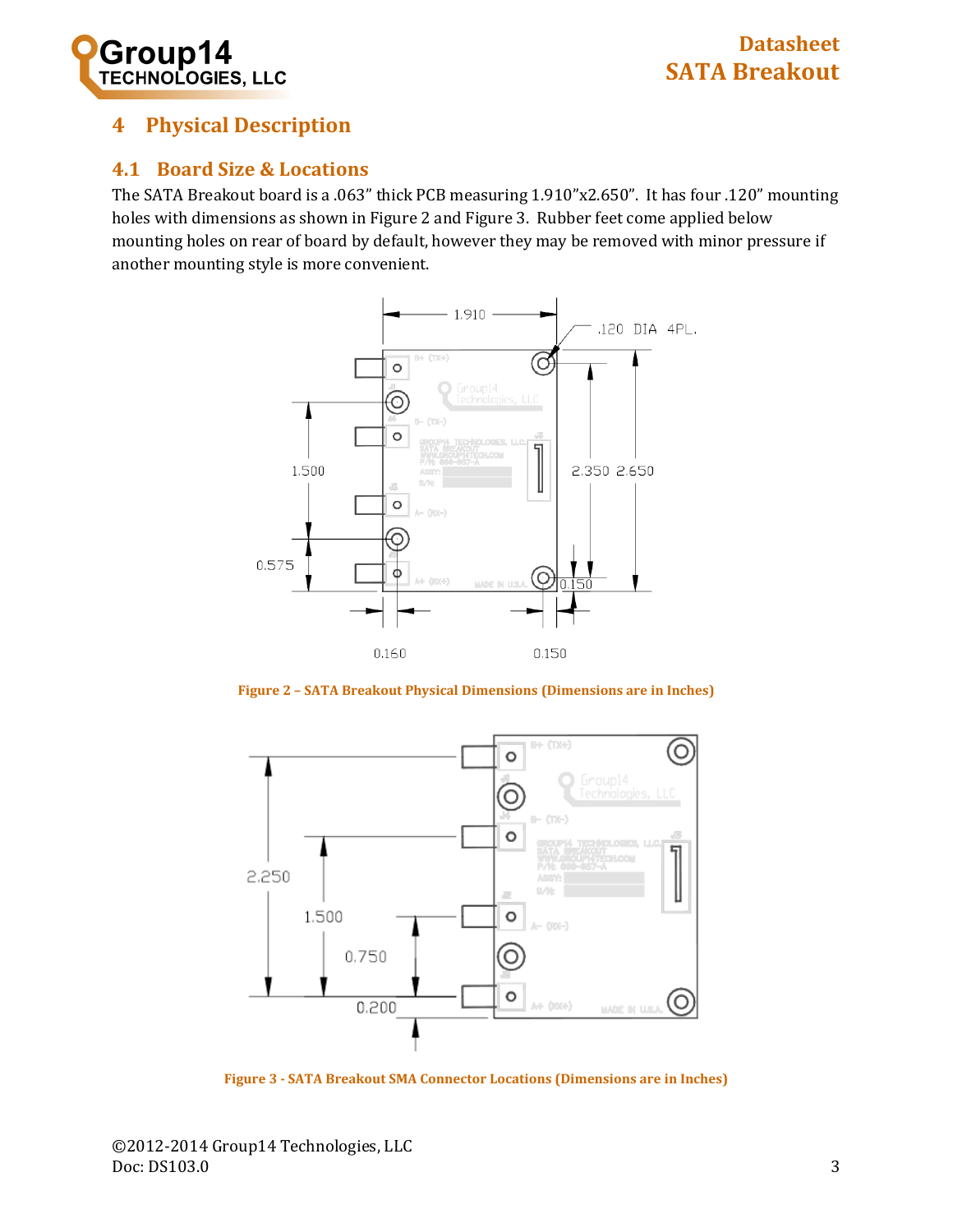

#### <span id="page-3-0"></span>**4.2 Board Connections**

| Connector      | Pin        | <b>Type</b>       | <b>Description</b> |
|----------------|------------|-------------------|--------------------|
| 1              | <b>SIG</b> | <b>SMA Female</b> | $B -$              |
| 12             | SIG        | <b>SMA Female</b> | B+                 |
| J <sub>3</sub> | SIG        | <b>SMA Female</b> | $A+$               |
| 4              | SIG        | <b>SMA Female</b> | A-                 |
| J <sub>5</sub> |            | <b>SATA MALE</b>  | <b>GND</b>         |
| J <sub>5</sub> | 2          |                   | $A+$ (Host TX+)    |
| J <sub>5</sub> | 3          |                   | A- (Host TX-)      |
| J <sub>5</sub> | 4          |                   | <b>GND</b>         |
| J <sub>5</sub> | 5          |                   | B- (Host RX-)      |
| J <sub>5</sub> | 6          |                   | $B+$ (Host RX+)    |
| 15             | 7          |                   | <b>GND</b>         |